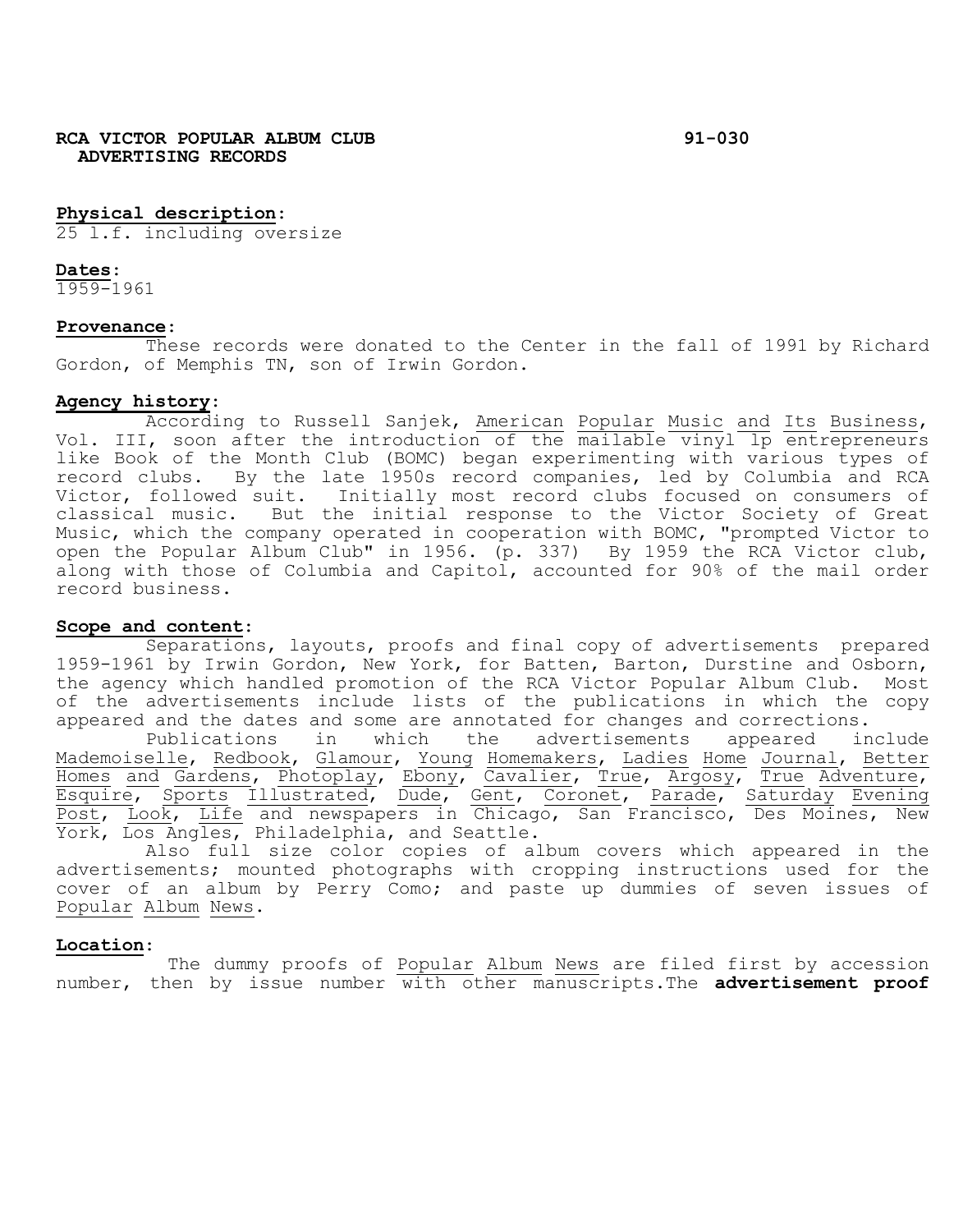**sheets, which are subdivided into magazine and newspaper, album cover copies and Perry Como album photographs are filed first by accession number then in the order listed in the flat file with other oversize manuscripts.**